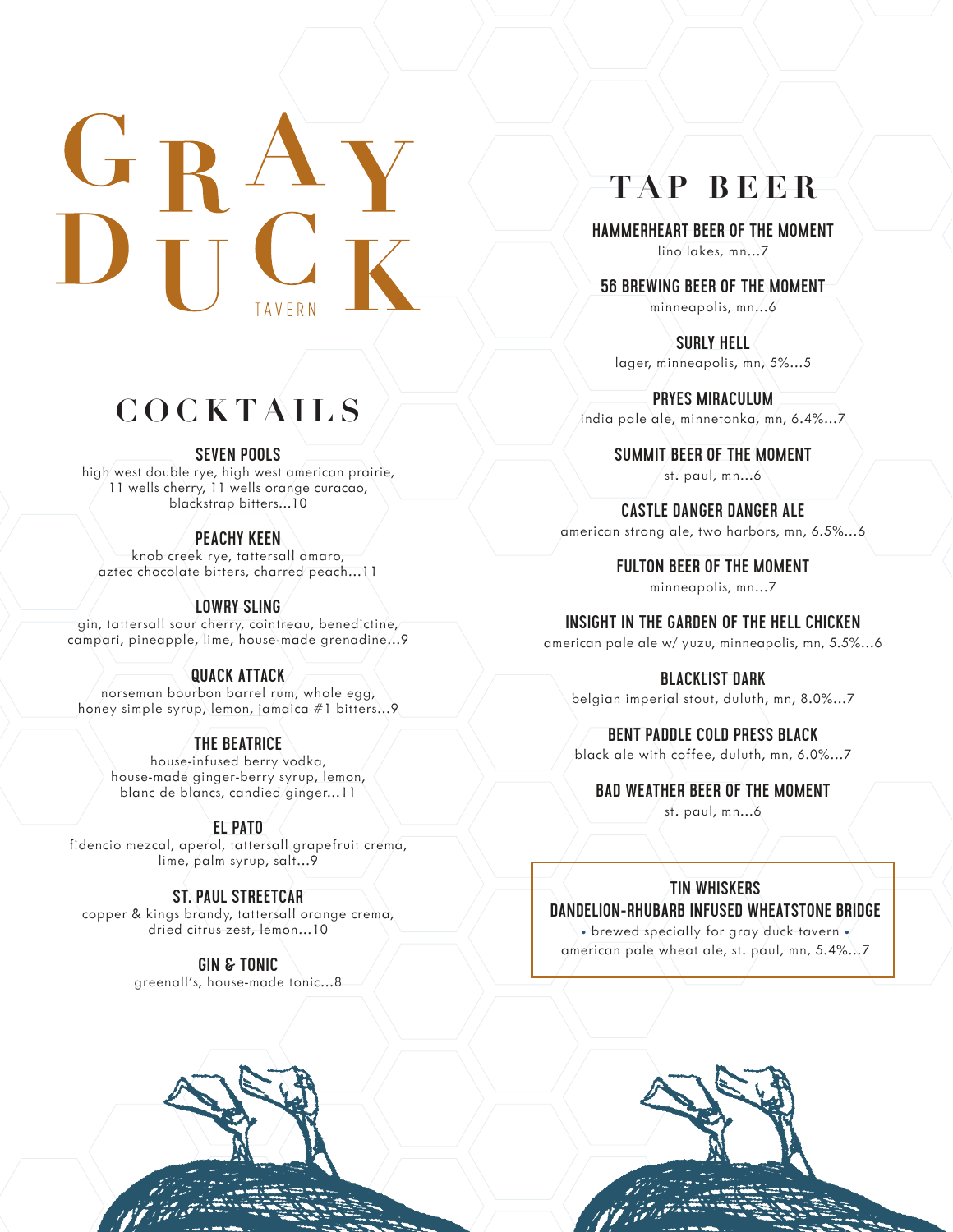### **BOTTLES & CANS**

**LOON JUICE CIDER...6 LOON JUICE TEA TIME...6** SOCIABLE CIDER WORKS HOP-A-WHEELI... 7 **SOCIABLE CIDER WORKS SPOKE WRENCH... 7** 

 $PBR...4$ 

 $HAMM'S...4$ 

**GRAINBELT PREMIUM...5** 

**SUMMIT EPA...7** 

**SURLY TODD THE AXMAN... 9** 

SURLY BENDER 7

**FULTON 300.8** 

**BALLAST POINT GRAPEFRUIT SCULPIN... 7** 

LEFT HAND NITRO MILK STOUT 7

**TOPPLING GOLIATH PSEUDOSUE...7** 

**MODELO ESPECIAL...6** 

MICHELOB GOLDEN LIGHT 5

**COORS LIGHT...5** 

**BUD LIGHT** 

**BUDWEISER 5** 

HEINEKEN

**STELLA ARTOIS... 6** MILLER HIGH LIFE 400Z 15 LIFT BRIDGE ROOT BEER...5

 $N/A$  BEER...5

## **BUBBLES & ROSE**

charles roux **BLANC DE BLANCS (CHARDONNAY**) fra...8/32 casa vinicola canella PROSECCO SUPERIORE [GLERA] (187ml) ita...12 casa vinicola canella **BRUT ROSE [PINOT NERO]** (187ml) ita...12 bodegas mas que vinos 'ercavio' ROSADO [TEMPRANILLO] esp 8/32 aime roquesant ROSE [GSM] fra...9/36 mercat 'brut nature' CAVA [MACABEO/XAREL-LO/PARELLADA] 2015 esp...46 forrest estate 'the doctor's spark' SAUVIGNON BLANC 2015 nzl...50

### WHITE WINE

10 span/CHARDONNAY ca...6/24 vina marty 'estate' SAUVIGNON BLANC chi...7/28 jones of washington RIESLING wa...8/32 calcada VINHO VERDE por...8/32 dusted valley 'boomtown' PINOT GRIS wa...9/36 thierry delaunay 'le grand ballon' CHARDONNAY fra...10/40 tariquet 'classic' UGNI BLANC/COLOMBARD 2015 fra...28 painted wolf 'the den' CHENIN BLANC 2016 rsa...36 edna valley SAUVIGNON BLANC 2015 ca...38 canti GAVI [CORTESE] 2015 ita...38 thomas allen 'selections' CHARDONNAY 2015 ca...38 domaine de couron VIOGNIER 2015 fra...40 affentaler RIESLING 2014 ger...42 emile beyer 'tradition' PINOT BLANC 2015 alsace, fra...44 raptor ridge PINOT GRIS 2015 or ... 46 fontanafredda 'briccotondo' ARNEIS 2013 ita...48 gianni gagliardo 'fallegro' VERMENTINO 2015 ita...50 vino zaco ALBARINO 2015 esp...56 pascal jolivet **SANCERRE** 2016 fra...62 domaine servin 'les parque's' CHABLIS [CHARDONNAY] 2015 fra...68 jordan CHARDONNAY 2014 ca...68 dusted valley CHARDONNAY 2015 wa...70

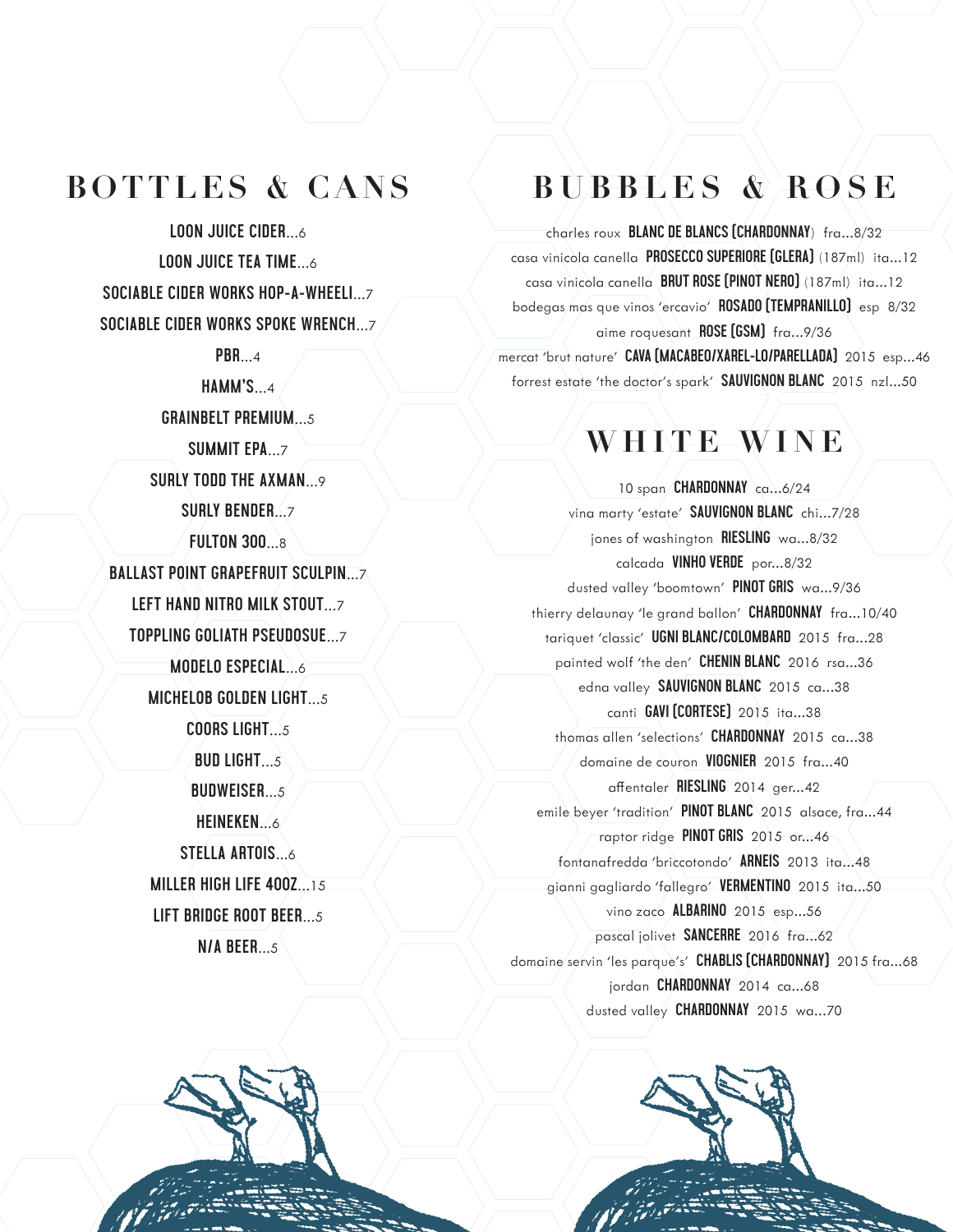### **RED WINE SNACKS**

rene barbier **MERLOT / TEMPRANILLO** esp...6/24 reserve de bonpas **COTES DU RHONE (GSM**) fra...7/28 viñedos la maldita **GARNACHA** esp...8/32 dusted valley 'boomtown' **SYRAH** wa...9/36 louis latour **GAMAY** fra...11/44 luna **CABERNET SAUVIGNON** ca...12/48 silverland **MALBEC** 2014 arg...38 fazio 'u munti' **NERO D'AVOLA** 2014 ita...38 rickshaw **PINOT NOIR** 2015 ca...40 scarbolo **CABERNET SAUVIGNON** 2015 ita...42 chateau tire pe 'diem' **BORDEAUX ROUGE (CAB BLEND)** 2014 fra...44 casello moachi **PRIMITIVO** 2014 ita...48 pali 'alphabets' **PINOT NOIR** 2015 or...48 la giaretta **CABERNET FRANC** 2014 ita...50 maimai **SYRAH** 2013 nzl...52 true myth **CABERNET SAUVIGNON** 2014 ca...56 talbott 'kali hart' **PINOT NOIR** 2014 ca...60 domaine de bellevue **BEAUJOLAIS (GAMAY)** 2013 fra ...68 il grigio chianti **CLASSICO RESERVA (SANGIOVESE)** 2012 ita...70 salton 'talento' **MERLOT/TANNAT** 2009 bra...76 dusted valley 'stained tooth' **SYRAH** 2014 wa...80 marichal grand reserve **TANNAT** 2014 uru...88 faustino grand riserva **RIOJA (TEMPRANILLO)** 2012 esp...98 enuta di sesta **BRUNELLO DI MONTALCINO (SANGIOVESE)** 2011 ita...98

**CUBAN "CIGAR"** ham, swiss, pork lechon, cornichon, yellow mustard, orange mojo...4

**EAST AFRICAN SAMOSA** beef, jalapeño, lime, spiced cilantro yogurt dip...3

**HUMPTY DUCKY** deviled duck egg, radish, cornichon, mustard oil, chive (GF)...3

**CHEESEBURGER ROLL** romaine, cornichon, tomato...4

**FRIED ALMONDS** picholine olives, herbs (GF)...4

**SPANISH SAUSAGES & PEPPERS** contimpalitos, pipparras, thyme (GF)...4

**KINGSTON JERK SHRIMP** sun-dried pineapple, fresno chili (GF)...9

**TAMARIND CHILI WINGS** spicy tamarind sauce, chili, shiso (GF)...9

**CHONG QING CHICKEN** calabrian chili, ginger, garlic...10